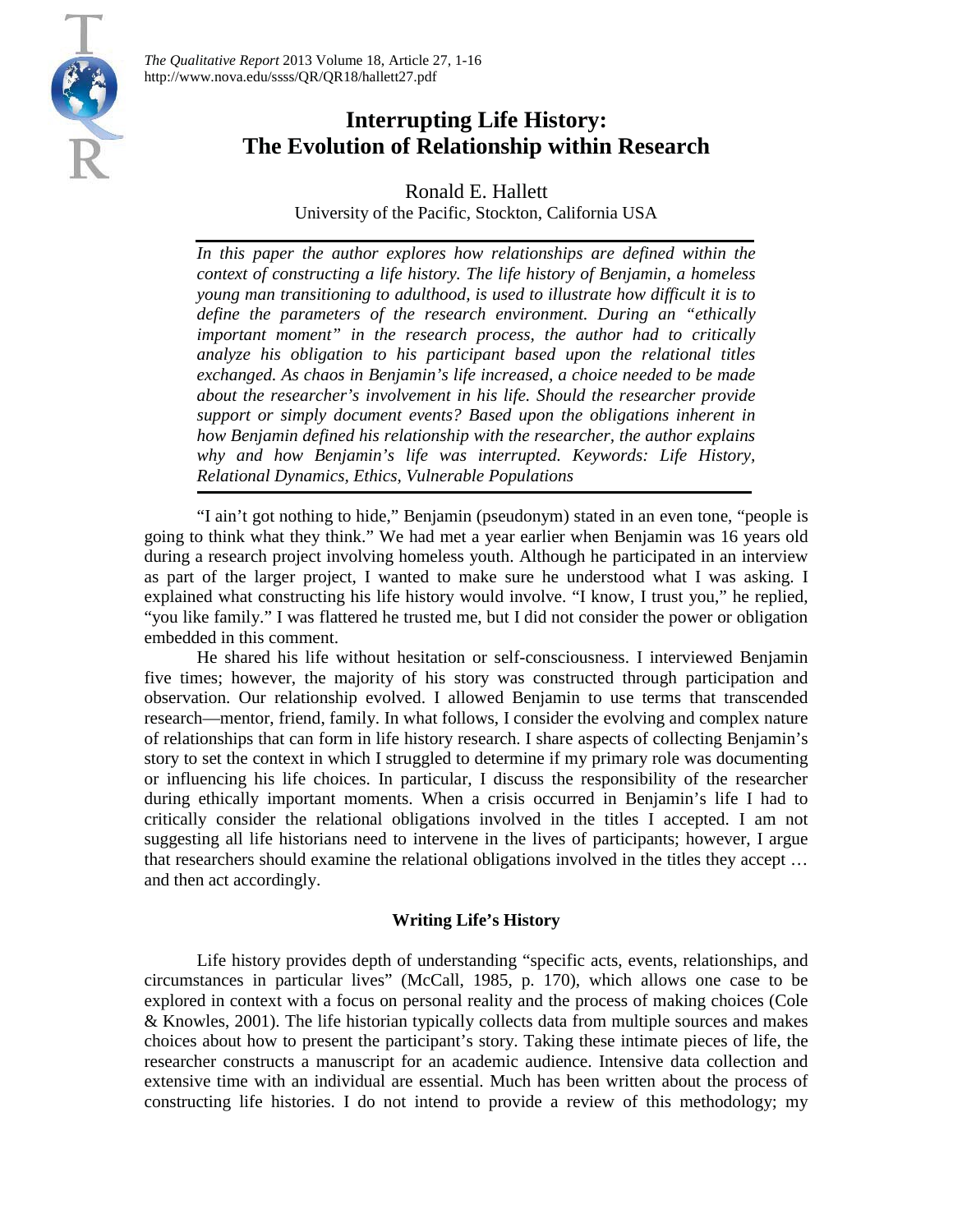purpose is more focused. The intimate nature of life history often blurs the line between research and "real" relationships (Behar, 2003b; Wolcott, 2002). The time, intensity and intimacy involved increases the likelihood of a close bond with participants.

The intimacy of life history places the participant in a place of vulnerability not always present in other forms of research. The researcher must take steps to avoid harming the participant both intentionally and unintentionally. Previous researchers have explored the potential harm associated with constructing the written text (Cassell, 1982; Muchmore, 2002). While these issues warrant continue discussion and critique, I explore how relational titles exchanged within the research context frame ethical considerations. In presenting Benjamin, I consider my role in his life. Determining the boundaries of our relationship created cognitive dissonance. What was (is) my responsibility to him? What were (are) the parameters of our relationship? In the sections that follow, I discuss aspects of life history that framed how I respond(ed) to these questions.

# **Considering Relationships in Research**

Life histories typically involve interactions with one person for an extended period. These extensive interactions may lead to the formation of a relationship. In some instances, a relationship with a participant may be the impetus for the study (Behar, 2003b; Frank, 2000; Wolcott, 1983, 2002). A researcher may find a person in his or her life particularly interesting. Instead of being an "objective" observer, the relationship between researcher and participant becomes part of the process (Munro, 1993). Developing a bond may facilitate access to personal aspects of the participant's story and increase the depth of understanding his or her experiences.

Relationships formed in the process of constructing a life history vary. Researchers have found themselves being a storyteller, biographer, financial resource, mentor, advocate and lover (e.g., Behar, 2003a, 2003b; Crapanzano, 1972; Tierney, 1994; Wolcott, 2002, 2010). The level of intimacy involved also varies. Harry Wolcott has written extensively about his involvement with Brad. His commentary on the importance of considering the potential complications of intimacy exemplifies the confusing boundaries within research. Given the limited understanding and oversight of IRB offices, life historians need to reflexively consider the research process to avoid harm (Muchmore, 2002).

The nature of constructing a life history involves some level of personal connection as the participant shares his or her life with the researcher. Intimacy does not necessarily mean sex; many forms of intimate relationships can form that resemble friendship. The researcher and participant may become invested in each other's life while engaging in conversations requiring high levels of trust and deep reflection (Swartz, 2011). Behar (2003b) and Frank (2000) exemplify the interconnectedness that results from long-term interactions. They spent several years with participants collecting data and sharing life that transcended the construction of a life history. Forging a trusting relationship with a participant involving empathy and reflexivity allows for self-disclosure to occur (Papantoniou-Frangouli, 2009). This is not to say that every researcher does or should develop a close relationship with participants. Relationships cannot be forced. The researcher or participant may not experience compatibility beyond the research purpose. Or a researcher may set explicit and intentional boundaries the limit relational development. When relationships do form, researchers need to engage in reflexivity and empathetic sensitivity to the socio-emotional states of the individuals engaged in the research; Warin (2011) calls this process relational awareness. Muchmore (2002) argues ethics should frame life history research; however, what is ethical in one situation may not be in another. In constructing the written life history, he argues that researchers should seek to only include details that are relevant, accurate, necessary and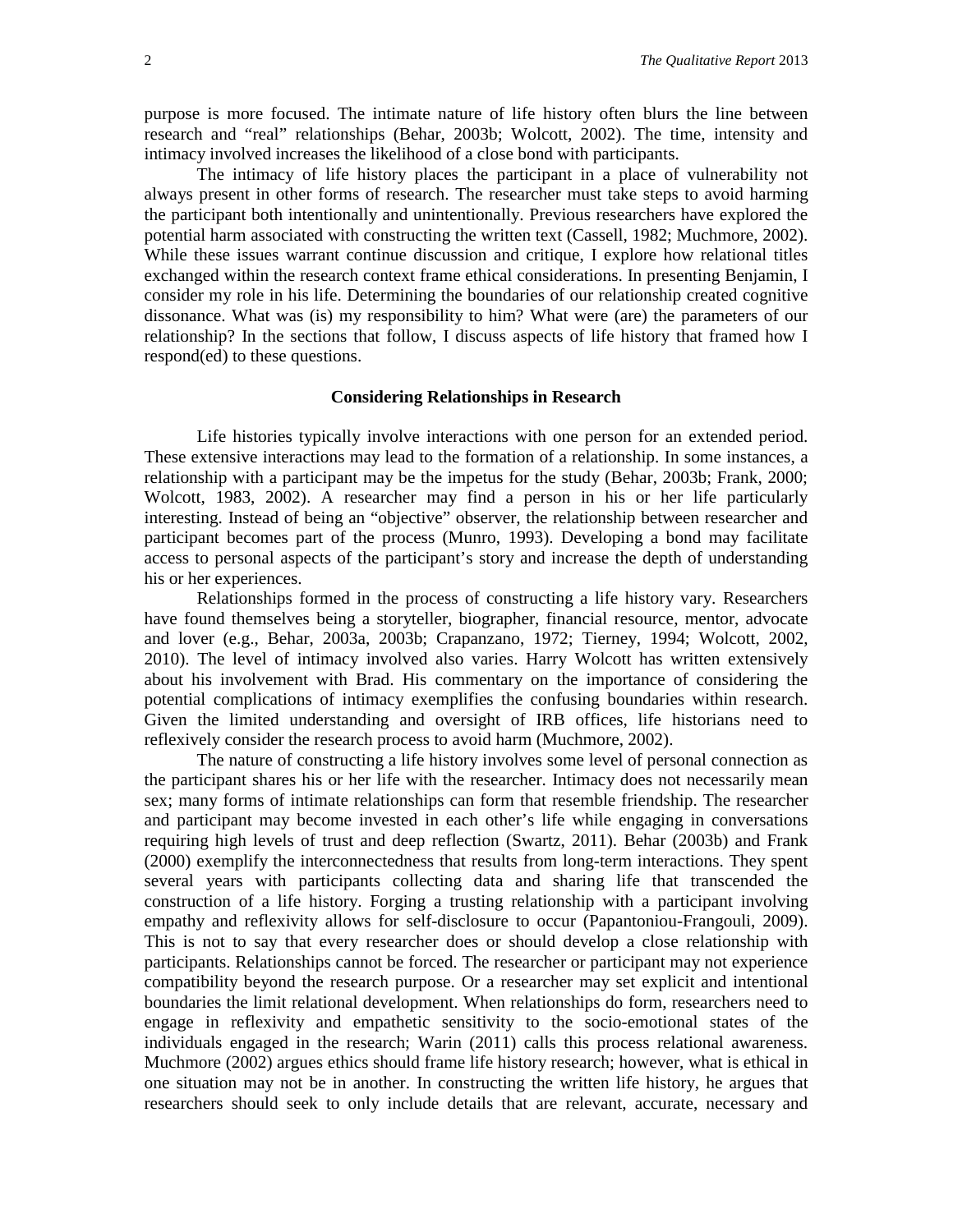ethical. Power differentials are embedded within the research process, particularly when working with an individual who may be categorized as vulnerable, underserved, or marginalized (Swartz, 2011). The consent process has been posited as the ideal time to negotiate reciprocity expectations because this is when participants have the most power (Haverkamp, 2005; MacKenzie, McDowell, & Pittaway, 2007). While I agree, constructing a life history involves relational shifts throughout the process. Reciprocity and consent need to be negotiated throughout the evolution of the research and relationship (Perry, 2011). The complexity and fluidity of qualitative methods preclude a "how to" manual for ethical behavior (Haverkamp, 2005).

Trust(worthiness) is an essential aspect of constructing a life history. I needed to consider if I was actually worthy of Benjamin's trust. In turn, was I worthy of the readers' trust? These concepts are intertwined. Often the notion of trustworthiness is applied to the reader as a consumer. Haverkamp (2005, p. 146) argues that ethics represent "a thoughtful, and sometimes courageous, commitment to creating trustworthy human relationships within our research enterprise." And "what makes research 'ethical' is not characteristic of the design or procedures, but of our individual decisions, actions, relationships, and commitments." Trust established may increase a participant's comfort with the research process. Behar (2003a, 2003b) argues that she could not have conducted her study without establishing a trusting relationship with her participant.

The process of gaining access to individuals and research sites has received ample attention; however, discussions concerning exiting the field are relatively thin (Iversen, 2009). Lofland and Lofland (1995, p. 62) argue "the handling of these voluntary departures probably deserves more careful thought and pre-planning than fieldworkers have traditionally given to it." Iversen and Armstrong (2006) found that the ease of disengaging from participants did not relate to the researcher's gender, age, family status, or racial or ethnic heritage. However, exiting the field became more difficult for researchers who forged a relationship with participants. For life historians, the field is a person's life. The lines between research and friendship can be difficult to distinguish. Abruptly ending relationships can be difficult and, in some cases, the researcher and/or participant may wish to maintain the connection. New roles may need to be drawn as the relationship continues.

Academic terms, like *participant*, were useful as I began writing Benjamin's life history. As our relationship evolved I felt less comfortable with the distance such terms placed between him and me. I have previously written about the responsibility of the researcher to the informant (Tierney & Hallett, 2010); however, Benjamin became more than an informant. Even the term seems debase in reference to a *person* with hopes and aspirations who I had the opportunity to know. As his life unfolded, I began to question my role and responsibility to him. He defined our relationship in terms that some academics shy away from—tutor, mentor, friend, family. Given the implications embedded in his words, what responsibility did I have to fulfill the obligations inherent within these relational terms? And to what end?

# **Considering Ethically Important Moments**

Institutional Review Boards (IRB) guide and restrict researchers to ensure the protection of human subjects. Although IRB approval requires consideration of the ethical parameters of a study, accounting for all interactions and relational dynamics prior to interacting with participants is impossible (Rallis  $\&$  Rossman, 2010). This is particularly true with life history research. Behar and Frank could not possibly have known what would occur years after their research began.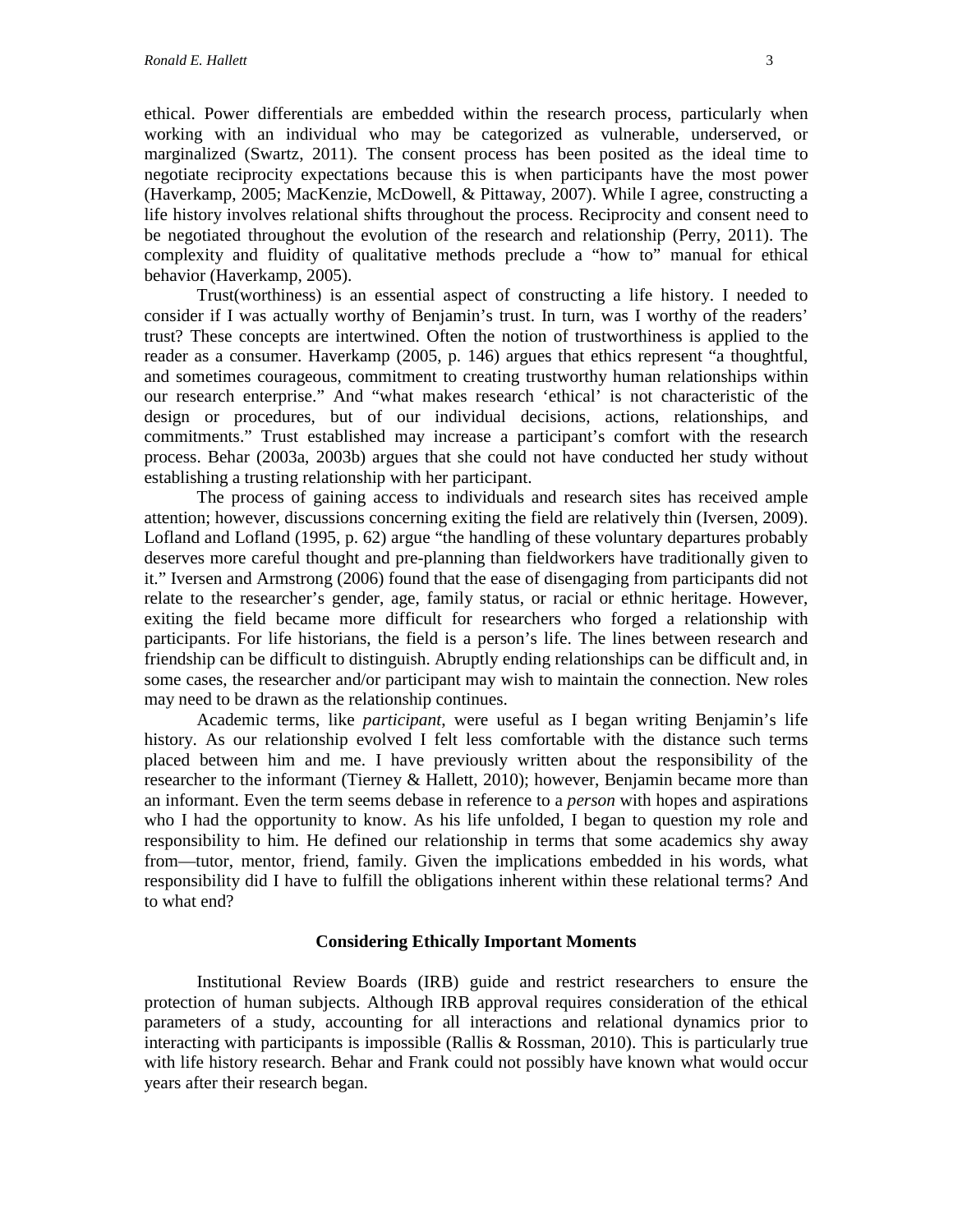Qualitative research often involves interactions that have the potential of harm. A participant, for example, may share stories of abuse or ask the researcher to help make a critical decision. These "ethically important moments" are defined as the "difficult, often subtle, and usually unpredictable situations that arise in the practice of doing research" (Guillemin & Gillam, 2004, p. 262). Haverkamp (2005) explains that these are times when researchers should recognize how a decision, action or interaction has an ethical dimension. Embedded in these moments is some element of risk and danger (Gildersleeve, 2010; Wolcott, 2002). How the researcher responds has "the potential to harm/help individual participants, constrain/enable the research process, and perpetuate/disrupt master narratives," (Gildersleeve, 2010, p. 408). The nature of qualitative research increases the likelihood of ethically important moments, but differences in context limit the ability of establishing specific standards to address all possible scenarios (Haverkamp, 2005).

Ethical reflexivity has been posited as an essential aspect of navigating these moments (Guillemin & Gillam, 2004). Setting parameters and considering potential ethical issues prior to collecting data demonstrate sound ethical preparation; however, reflexivity throughout the process helps the researcher consider the unique aspects of the individuals involved (Renganathan, 2009). Microethics, or ethics-in-practice, force the researcher to think through how interactions are experienced by participants. When confronted with an ethically important moment, reflexivity involves critically analyzing how to respond given the particular situation and specific participants (Rallis & Rossman, 2010).

Ethically important moments should be considered within the context of the relationship between the researcher and participant. Researchers have an ethical obligation to interact with participants "in a humane, nonexploitive way while at the same time being mindful of one's role as a researcher," (Guillemin & Gillam, 2004, p. 264). Given that cultural and power differences often exist between the researcher and participant, mistakes and misinterpretations are bound to happen. A relationship may help researcher and participant navigate potential harm (Gildersleeve, 2010). These moments become more complicated as the level of intimacy increases. I needed to be mindful of my other roles in Benjamin's life. Treating him in a "humane, nonexplotive way" involved considering our multilayered relationship.

# **Constructing Benjamin's Story**

In June of 2007 I was entering my third year as a doctoral student and involved in a study of homeless adolescents in Los Angeles. Finding participants proved challenging and required navigating gatekeepers who felt responsible for protecting these youth (Tierney & Hallett, 2010). I relied on school staff and social service agencies to introduce me to potential participants. One program manager put me in contact with Ellen, a mentor working with homeless families. She set up a meeting with two adolescents who had lived in Skid Row for seven years. Although their family had been homeless for seven years, they recently transitioned to a "doubled-up" residence (see Hallett, 2012). This is how I met Benjamin.

I spent time with Benjamin and his family on a weekly basis, which included conversations with his mother, siblings and other members of the household. (All members of his family signed consent forms.) Benjamin introduced me to his friends and took me where he spent time. And, on occasion, he joined me as I socialized with my friends and family. Constructing a life history exposes the similarities and differences between the researcher and participant. Religion and gender were traits Benjamin and I shared. Differences included race, family dynamics, and educational participation. I was in my 30s; he was a teenager. My growing up in a low-income community may have allowed for empathy (Tierney, 1998), but I did not assume my background afforded insider status.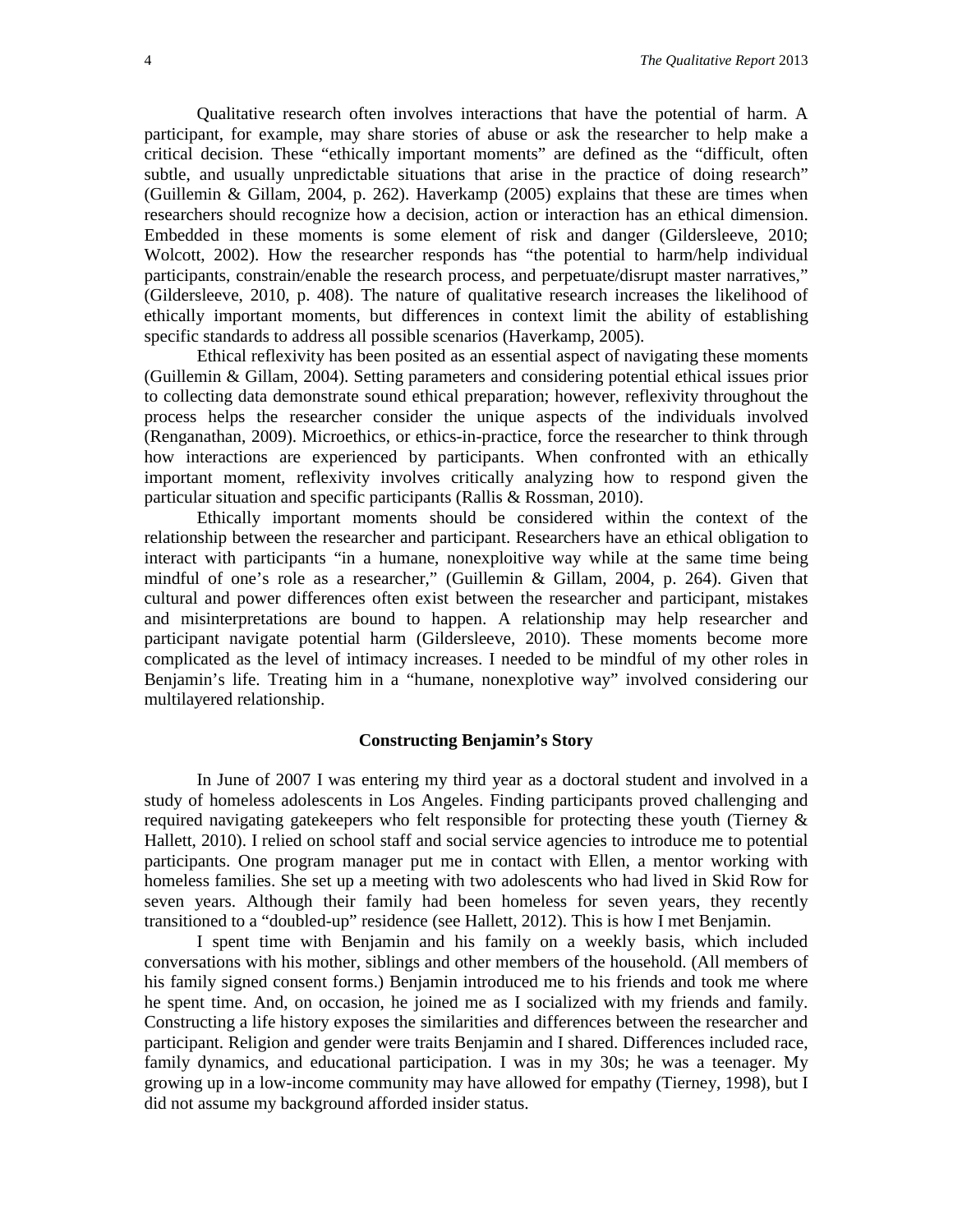Benjamin and I spoke extensively about my research. He read and commented on each of the iterations of this manuscript. I vowed to give him final say on what was written. In the sections that follow I chronicle the evolution of our relationship leading up to an ethically important moment.

# **Researcher**

I arrived at the homeless shelter at 2:50 p.m. Although familiar with downtown Los Angeles, I had not been to this location. I explained to the security guard that I was meeting with a volunteer named Ellen. The portly woman in a yellow security jacket pointed me in the direction of a room on the second floor. No one was in the room. I sat at the table, opened my backpack and double checked the batteries in my recorder.

A few minutes later the door opened and a thin White woman with bright eyes followed by two teenagers came into the room. "Sorry I am running a few minutes late," she put down her bag and extended a hand, "I am Ellen, and this is Benjamin and Asia. I will be right back; I need to let the kids know I am here." Benjamin, Asia and I sat without speaking. Our silence was broken as seven elementary aged residents of the shelter flooded the room with excited chatter about who would be first to use the computer. "I am going to get started with the homework," Ellen smiled, "you can use the office." I thanked her and asked who wanted to go first. "Um," Benjamin shrugged, "I guess I'll do it."

Two folding chairs sat in the center of the small office with boxes and other materials stacked against the walls. I positioned myself with forms and protocols that created a space between us and helped define the boundaries of our interaction. Although I had conducted interviews before, I nervously went over the IRB forms and explained the purpose. "A'ight," he signed the form. I pressed record, "to get started, could you walk me through what your day was like today from the time you woke up until right now." He shrugged, "my day was cool. I woke up, ate breakfast, and then I came here." Benjamin explained that he woke up at 10:00 a.m., just before Ellen picked him up to help her organize supplies at the afterschool program's main office and they stopped for lunch on the way to the shelter. I asked him to tell me more about Ellen. "I known Ellen for a long time," he shrugged, "she's pretty much like family now. She was pretty much always there for us, whenever we needed something for school or something like that, she helped us." He explained how Ellen encouraged him to attend school, "I mean, she tries her hardest to help us, she really wants us to go to college and stuff like that." "Is that what you want?," I inquired. "College, no, I don't think I want college," he shook his head, "it's just not made for me." Benjamin stopped attending school regularly after sixth grade. His aspirations involved "hopefully finishing high school" and "probably joining the Marines or something."

Benjamin spent considerable time with his sisters who were named after international destinations his father hoped to visit. Africa attended middle school sporadically. She enjoyed the social aspects of school, but struggled with the academic content. Benjamin expressed concern that she may join a gang. Asia attended a college preparatory charter school. "She always be the good one who do good in school," Benjamin shared. Sydney dropped out her senior year after becoming pregnant. Her boyfriend sold marijuana and other drugs through a bedroom window. Benjamin did not use drugs, but he received a "whole grip of tickets" for curfew violations. I asked how he got clothes and things he wanted. He smiled, "if you lived where I lived at, you know how to make money, you know how to survive." He described how he broke into a house and stole a radio, "it's not hard to go in someone's house and take. I mean, it's wrong though. I would just do it because I wanted some," he shook his head, "no, I needed some shoes." We spoke for over an hour about his experiences.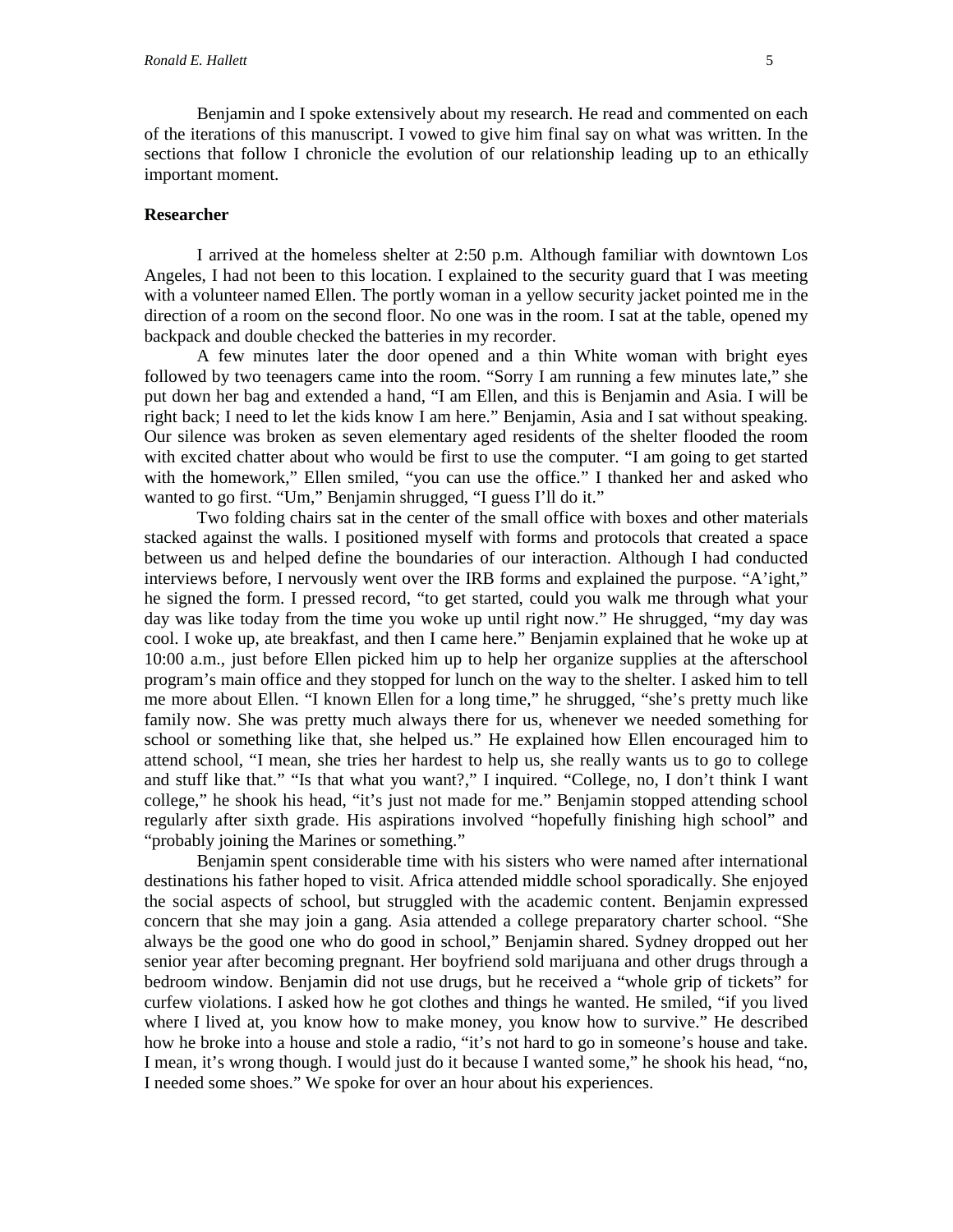After interviewing Asia, I joined Ellen in the main room where Benjamin was helping a student play an educational computer game. "All done?," Ellen looked up from a worksheet she was reviewing. "Yes, thank you," I proceeded to pack my things. "Good, I am almost done here," she looked at Benjamin, "did he tell you that he is planning on going to school." I looked at Benjamin. Ellen continued, "Asia is doing well, but Benjamin needs some help, he needs a tutor in math. I would help him, but I am not very good in algebra." She looked at me. I recalled our conversation on the phone. She offered to set up a meeting with Benjamin and Asia, but she wanted them to benefit from the interview. I realized that she did not consider the \$10 gift card much of a benefit. "Um," I looked at her, "I could probably help him." Ellen smiled and handed me an algebra textbook, "that would be great." I took the book and looked at Benjamin, "are you sure you want to do this?" "Sure," he paused, "I ain't got nothing else to do." Ellen's smile broadened.

I found a "Pre-Algebra Assessment" worksheet. "Why don't you start with this," I handed it to Benjamin and looked through my calendar to figure out when we would meet again. He gave me the worksheet after 15 minutes. Benjamin knew the fundamentals of math; however, he was unfamiliar with more complex concepts. We agreed to meet the following week at his apartment. My role expanded. I rationalized that meeting for a few weeks would help me understand his living situation and he may serve as a gatekeeper to other participants. As a former teacher, I also looked forward to the opportunity to "teach" again.

#### **Tutor**

I arrived at Benjamin's home for our first tutoring session. An eight foot security gate with spikes along the top surrounded the apartment complex. I walked through the unlocked gate into a small courtyard that had more discarded beer bottles, plastic bags and fast food wrappers than grass. I looked into the apartment through the metal bars that covered the screen door and saw Benjamin sitting in a dimly lit living room. He opened the door, shook my hand, and yelled, "Mom, he's here."

Faith, a short Latina with disheveled auburn hair, came out of the bathroom and shook my hand. "He is the tutor I told you about," Benjamin explained. She bashfully commented that, in spite of her constant cleaning, "it still being dirty." She picked up a straw broom and began sweeping the carpet that was covered with food, trash and dirty clothes. The smell of animal feces and rotting food permeated the apartment. Faith pointed her finger at Benjamin, "these kids is lazy and never be doing anything." A small path through trash bags and boxes led to a mattress in the corner; the only other furniture in the living room was a small table with two chairs. I sat on one of the chairs and tried to follow a Mexican telenovella while Benjamin searched for the algebra book. The three bedroom apartment served as home to Benjamin, his mother, a seven-year-old brother, three teenage sisters, his sister's two children and her boyfriend, a cousin, and a friend of the family.

Our initial interactions involved me helping Benjamin through a workbook in hopes of his return to school. During one session his mother commented that she wanted him to get back in school. "She don't really worry about school," he explained after she left, "I ain't been to school in a long time, I think she just saying that cause you're here."

Benjamin began introducing me to his friends and neighbors. Most often I was introduced as his "tutor". I spent the summer collecting data and tutoring. I planned to support his transition to school. I anticipated that he would be prepared to continue his education by the time my research concluded, but did not really consider how our relationship would end.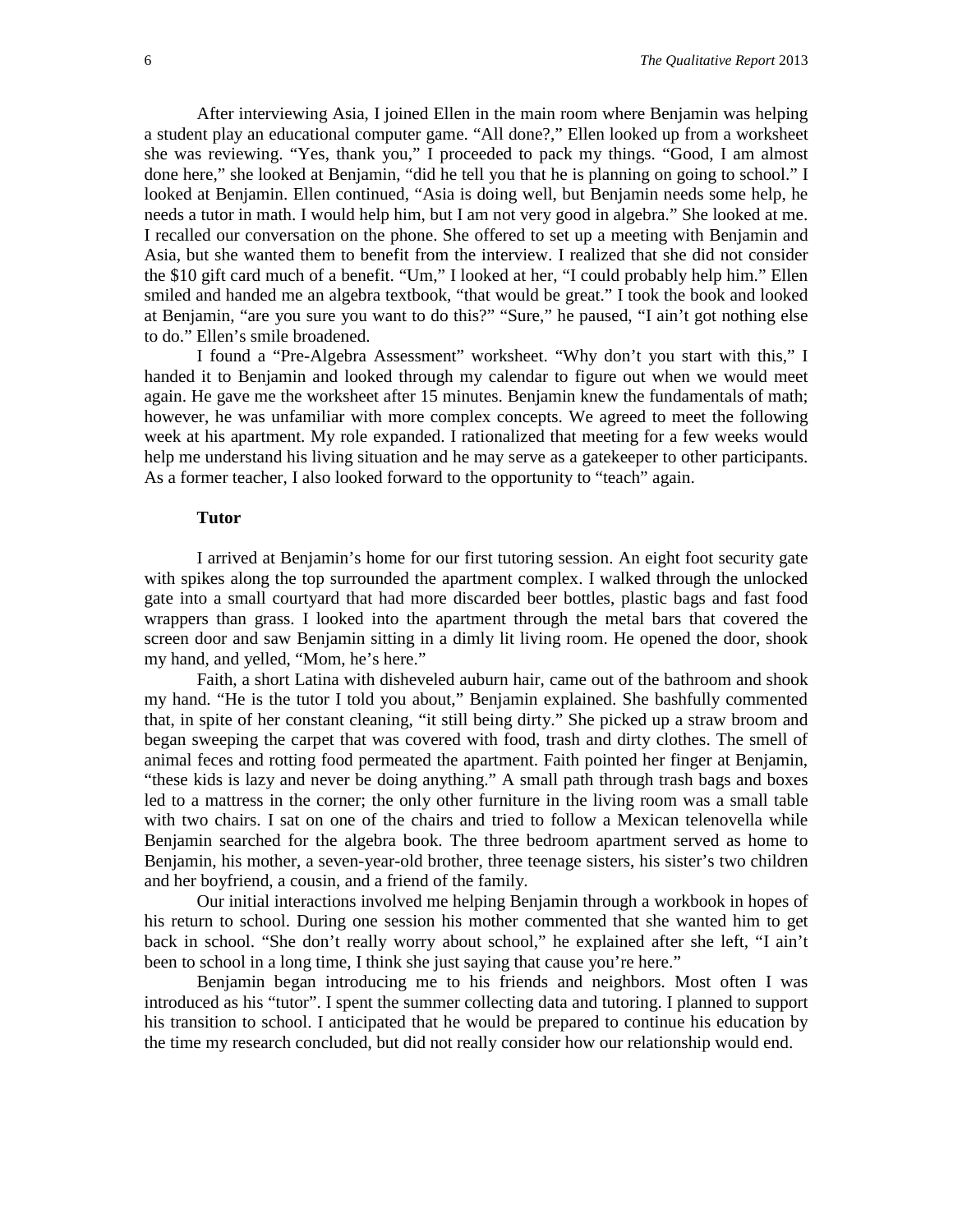# **Advocate**

Benjamin and his family began to see me as a resource. In addition to helping with homework, they sought my assistance navigating institutional bureaucracies. Benjamin's family was evicted from three apartments in the first two years that I knew them. The first eviction notice outlined three violations of the rental agreement. First, the lease did not allow pets; they had a cat, two dogs, and a turtle. Second, the landlord felt the apartment had not been kept clean which led to a roach infestation. Third, the lease listed Faith and four children as tenants. The household consisted of over ten people. Faith asked me to stop by and help her submit an appeal.

I parked across the street and walked up the sidewalk. As I opened the gate Benjamin ran up to me, "man, you came at the wrong time, there was just a shooting across the street." I looked at the liquor store where he was pointing—the store where they bought snacks and necessities. An older model car with a shattered window sat in the small parking lot. The police had not arrived. No one was crying. Benjamin explained that someone "started shooting a big gun" into the back window of the car. His stories of violence became real.

I entered the apartment after knocking. The family had gotten used to my presence and I no longer waited for someone to answer the door. Faith's two month old grandson sat alone in a car seat on the floor. I knelt next to him and he grabbed my fingers. Benjamin came into the living room, turned on the DVD player and pressed play. "This movie is tight," he explained the entire plot of *Boyz in the Hood*. My knees started to hurt, but I did not want to sit on the carpet that was littered with crumbs. I sat on the edge of the mattress. Faith rushed into another room to get a folding chair. "Oh, you don't want to sit there. The dog is always peeing," she shrugged and pointed to a chair. The mattress was where she slept with her youngest son. Without comment, I moved to the chair.

Faith handed me the eviction notice and lease. She wanted to appeal, but the form was in English and she was "not too good in English." I helped her fill out the ten page form that required a clear explanation of why she was disputing the eviction. The final few questions asked for short answers. I read the first one, "Why do you think the landlord is wrong to evict you." She sighed, "I don't know. I just need more time, you know? I don't know where we gonna go."

The appeal failed. A social worker helped the family move into an apartment located next to a large housing project near an intersection that divided the territories of three rival gangs. Benjamin asked if I had ever been "banged on by a gang." I was unsure what he meant, but certain the answer was no. He explained that this happens when a gang member asks where your allegiance falls. "What do you say?," I inquired. He shrugged, "I tell them nobody." Within nine months another eviction notice arrived. The family moved two blocks away.

Benjamin attempted to return to school a few times. Initially the school district directed him to the large public high school down the street from his home. The school, designed for 3,500 students, enrolled over 4,500 students. I agreed to help with the enrollment process. Benjamin walked into the high school counselor's small office and sat down. His mother told me to sit in the chair where I could talk to Benjamin; she sat around the corner in the hallway. I tried to involve her in the conversation. She refused, "I am not so good with this stuff, you know better than me." Without having access to Benjamin's records, the counselor assigned classes based upon availability. I interjected, "are you sure these are the appropriate classes? He has not been in school for over three years." The counselor, who looked worn down, took a deep breath and handed me a copy of the schedule to review.

We left the office with a revised class schedule, map and list of tutoring programs. Nine boys were being interrogated in the hallway by a police officer who explained the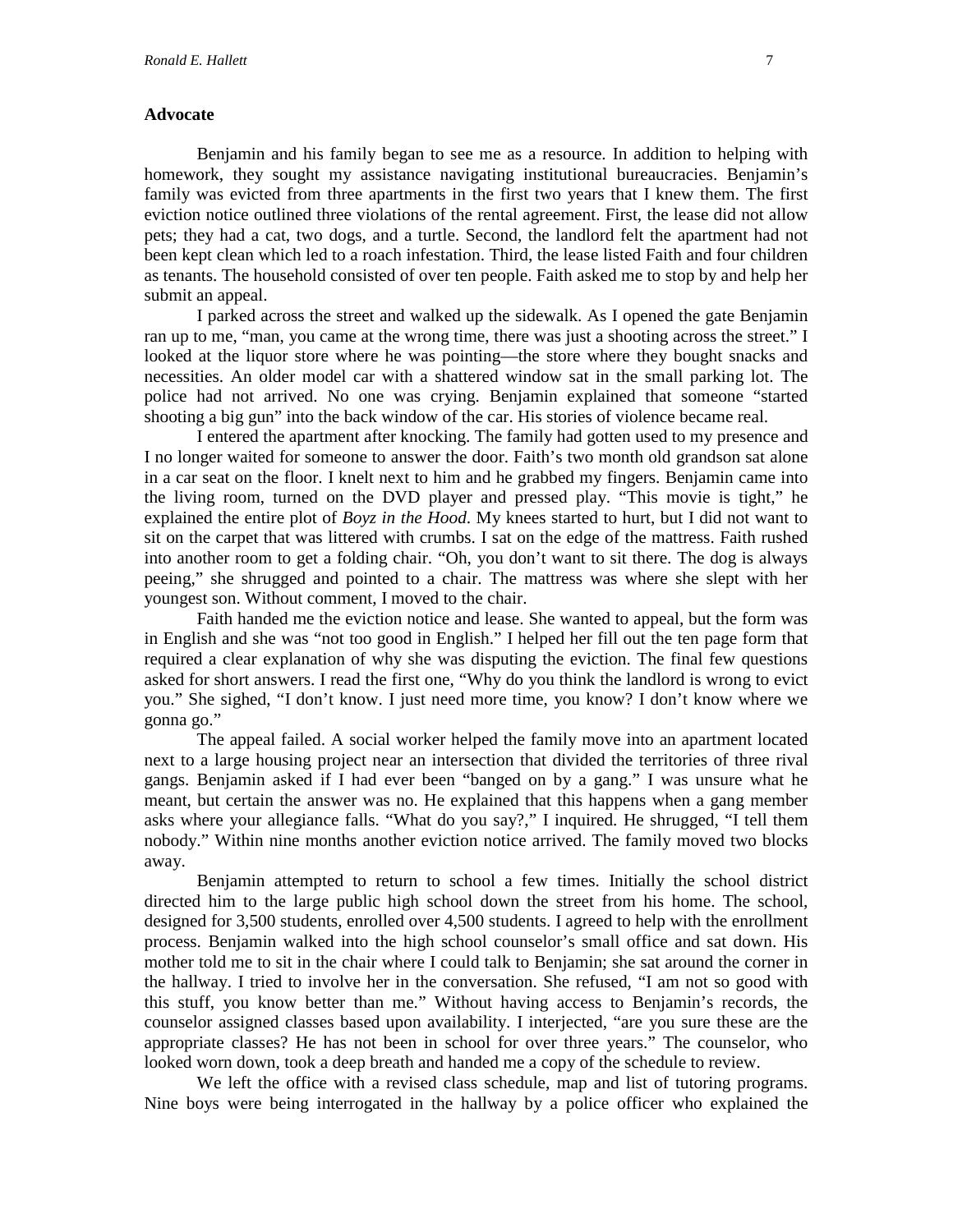importance of respecting law enforcement while holding a club. Several rival gangs attended the school, which led to frequent outbreaks of violence. "Are you going to be alright," I asked. "I'm not too worried," Benjamin's voice cracked, "I gots a friend in one of the gangs so nobody's gonna mess with me." Benjamin nodded to his mother and squeezed behind the officer in order to walk down the hallway. I left the school full of hope and concern. He seemed excited, but I knew he would face many challenges.

I called that evening to ask about his day. His first period teacher asked why he was there. Benjamin handed over his class schedule. She explained that she preferred to have all the students arrive on the first day of school or not come at all. She pointed to a chair in the back because no desks remained. His second period PE teacher explained that Benjamin could not participate until he had \$20 for a uniform. Benjamin sat along the fence as the other students played softball. The remainder of the day he tried to remain invisible. He came home exhausted. I encouraged him to keep trying and offered to pay for the uniform, but he never returned.

The lead guidance counselor requested a meeting with Benjamin and his mother two weeks later. The counselor asked why he had not been in school. He looked at his fingers and commented, "I don't know. I be tired." She sternly responded, "everyone is tired but it is something that we need to do." Faith agreed, "I try, but he is so lazy and I cannot make him do it." The counselor told Faith that parents have the legal responsibility to get their children to school. Faith's shoulders dropped. The counselor recommended that Benjamin enroll in an independent study program. Benjamin asked what I thought. I did not like the idea of leaving a traditional high school, but did not blame him for not wanting to attend the neighborhood school.

The following week, I drove Faith and Benjamin to the charter school. The program required students to attend twice a week to submit packets and take tests. Motivated students could complete two years of course material within a year. Faith suggested that I be listed as an additional contact in the event that the teacher had questions. I agreed. Benjamin headed home with packets in hand. We met once a week to go over his homework, but he had a hard time keeping pace with the program requirements. Over the next 6 months he completed 15 units of course material; however, the program required a minimum of 30 units. I encouraged him to continue and got the teacher to agree to a three month extension, but he was eventually dropped from the program. I realized that I wanted him to graduate more than he did.

# **Friends**

About a year after we met I accepted that Benjamin had little interest in formal education. I continued to mentor and advocate, but not necessarily in an attempt to push him into school. Although the original project had ended, I worked on constructing his life history with a focus on his transition to adulthood. I genuinely enjoyed Benjamin's company. I stopped noticing unpleasant odors and roaches. I began wearing my clothes, not the "uniform" I had selected that involved a plain t-shirt, jeans and sneakers. I had read somewhere that intentionality in wardrobe eased the process of gaining access. In all honesty, I stopped worrying about my clothes being damaged. The one pair of "expensive" jeans I owned was no longer protected from their home. With the exception of avoiding gang colors, I did not think twice about my clothes. I arrived at their home wearing whatever I had on that day, even if that included business attire or expensive jeans. As our relationship evolved my role shifted, but I did not feel that undermined the value of my work. I dared to admit that I began to care about Benjamin. This transition occurred with trepidation; such an admission may cross boundaries at which some people may consider my research illegitimate. But there was no turning back.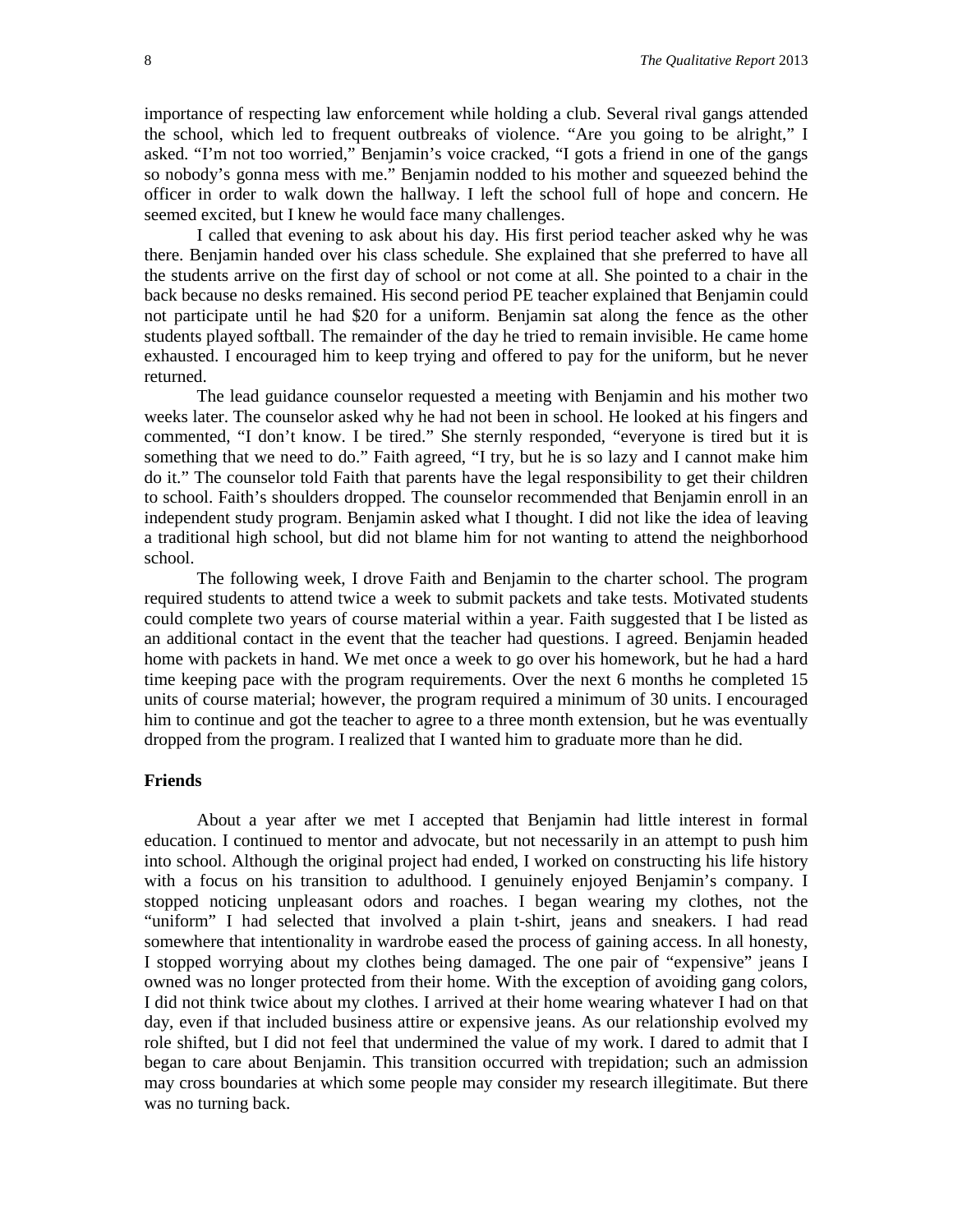Benjamin called one afternoon in the spring of 2008 to ask if I would stop by. A few years prior he had been interviewed for a local news series featuring kids in Skid Row and the station wanted a follow up. The reporter gave him a camera with instructions to capture images of how he spent time, including interviews with people in his life. He asked me to be one of the interviewees. A friend of mine, Matt, agreed to take a detour on our way home from dinner with friends. We arrived around 10:00 p.m. Benjamin asked about my research while Matt watched. I had gotten used to Benjamin interviewing me. Throughout our time together I had the feeling that he was equally interested in studying me. Benjamin looked down at the paper where he had written questions and then asked, "what is your relationship to Benjamin." I paused and looked at him, "I don't know, what is our relationship?" He laughed, "you know, friend, homie." I nodded. Before I could respond further our conversation was disrupted by shouting. We pulled back the curtain and saw a fire blazing across the street as a two women fought on the sidewalk. One of his neighbors, known as the "crack lady", had set fire to her sister's home. The street filled with spectators. Matt whispered, "I think we should go." Benjamin laughed, "do you want me to walk you out?" Before I could answer, Matt anxiously replied, "absolutely."

Over the next few weeks I continued to think about being Benjamin's "friend." I was not exactly sure the implications of our friendship. Can I be friends with a 17-year-old kid living in Watts who is a research participant? I enjoy spending time with him. I trusted him. By this point he had gotten to know several of my other friends and girlfriend. But clearly there were limits. While he knew about major events in my life, I did not rely on him for emotional support. And I still felt responsible for mentoring and researching.

I began acting on this new role. Benjamin and his siblings joined me at several social events. I wanted to offer them the opportunity to see another side of Los Angeles and allowed them to become part of my life. My friends would invite me "and the kids" to events and celebrations. They attended a Fourth of July block party at my girlfriend's home, played beach volleyball with some of my friends and went bowling for a birthday party. I found out the kids had never made cookies before. Not being much of a baker, I called my mom. We— Benjamin, his sister, cousin, niece and nephew, and I—spent a day mixing, rolling, cutting, baking and decorating cookies. I enjoyed the time we spent together.

#### **Family**

In the winter of 2008, Benjamin and his family invited me to church the weekend before Christmas. I had attended the church a number of times, in part because the children wanted to go but did not have transportation. In addition to the spiritual aspects, they enjoyed the day full of events that involved lunch and hanging out on the playground. At the end of the pre-Christmas service the congregation was invited to take a family photo next to the manger scene. Benjamin and his siblings posed as I watched. "Hey," Benjamin motioned, "get up here, you're part of the family too." Although he had made this comment early in the research process, this time I took notice. On the drive home Benjamin gave me the framed picture. I looked at him a bit confused, "don't you want to give this to your mother." "No, you should keep it," he paused, "it will probably mean more to you anyways. You should probably put it on your wall with the other pictures." He was referring to a series of pictures in my hallway of friends and family.

I thought about the pictures on my wall after dropping them off. There was the one of my sister and me with my parents for their 35<sup>th</sup> anniversary. Another showed my girlfriend and me with another couple at a Garth Brooks concert. Others included backpacking trips, birthday parties, graduations, and weddings with friends and family. Where did this picture fit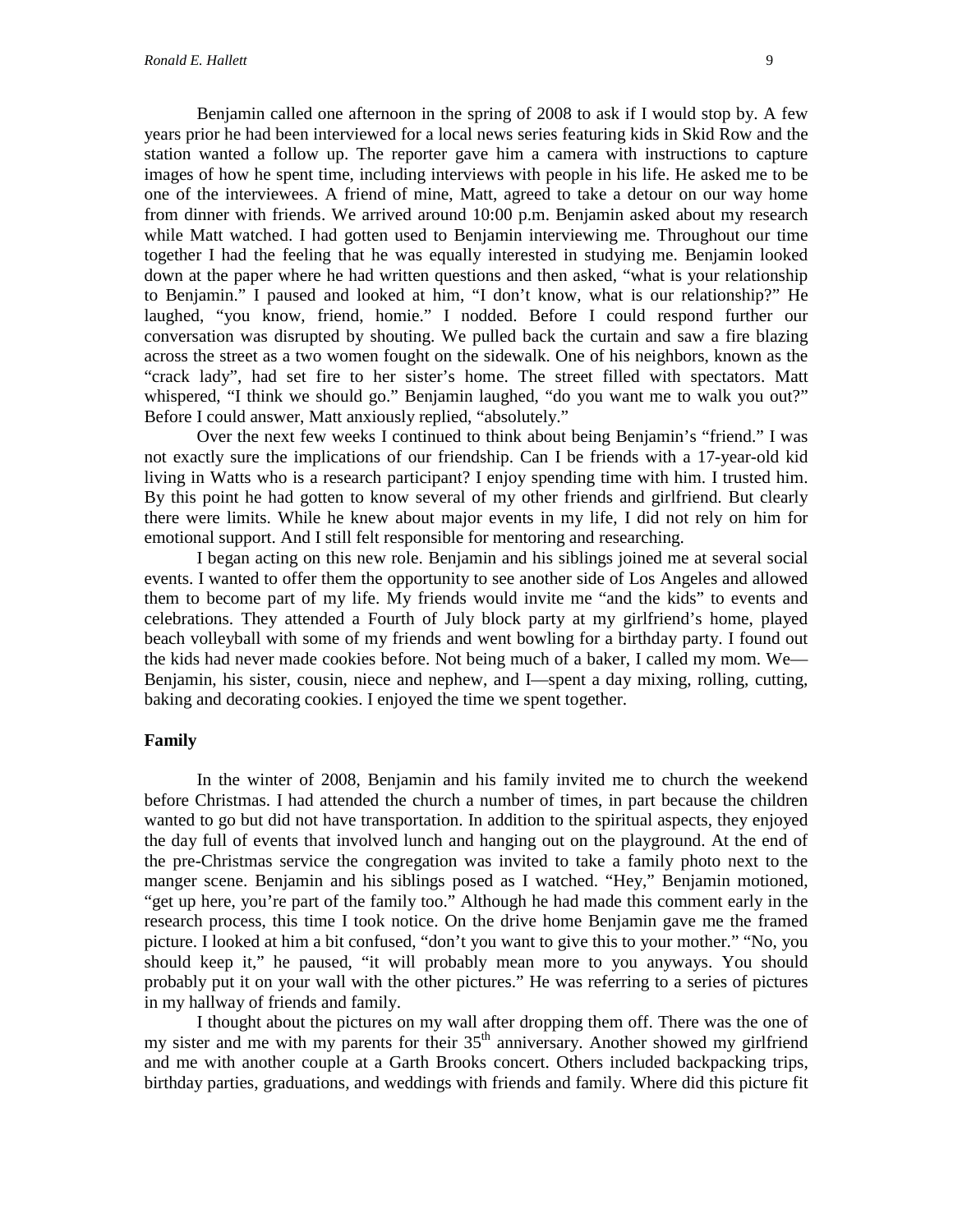into these memories and relationships? This picture warranted a place among the people I cared about.

# **An Ethically Important Moment**

Two years after our first meeting, Benjamin turned 18. His perspective on life changed; he felt a sudden urgency to find a job that would afford him a stable life. "I want to go into the military, that's about it," he explained. I asked if he was sure. "I could get killed by a gang here," he pointed out the window at one of the most gang-infested neighborhoods in Los Angeles, "I would rather die in the military than be shot for nothing." I had no rebuttal. I was uncertain how I felt about his joining the military, but I agreed to take him on a tour of the armed forces. Recruiters explained he would need a GED and 22 community college credits. I provided information about the GED, but he was uncertain how he would pay the \$100 registration fee. "I need to do something," Benjamin shook his head, "it's time for me to get outta here."

I suggested Job Corps, which would provide skills training and a place to live while he worked on his GED. Benjamin was excited about the program. During our meeting with the recruiter the application process was halted when the background check revealed he had three curfew tickets and a bicycle violation that resulted in over \$1,500 in fines. We left the meeting disheartened. My parents, who were in town visiting for my graduation, shared my frustration. I had spoken with them frequently about my research, so they were familiar with Benjamin. My mom pulled me aside; she asked if Benjamin would move to Nebraska to live with them and enter a GED program. I shrugged off her question as a polite gesture, but did not take her seriously. My parents left town a few days later.

Benjamin called me late in the evening the following Friday, "sorry to do this, but do you think you could take me to the hospital?" "What is wrong?," several horrible scenarios played out in my mind. He had gotten into a fight with one of his sister's and punched a concrete wall. We sat in the emergency room for three hours talking about his living situation while waiting to get a cast. Earlier in the day his mother decided to kick him out because he did not have a job and since he turned 18 she did not receive additional welfare benefits to cover his expenses. I asked what he planned to do, he shrugged, "I got a place to stay this weekend, but then I guess I might go downtown." He was debating between the homeless shelter and hotel he lived in as a child. I dropped him off at his friend's apartment around 2:00 a.m.

I drove home unsettled. Up to this point I had offered advice and guidance, but I had not really interrupted his life. I worried about the next stage of his life. We had explored multiple options, but time was running out and we had few options. What was my responsibility as a researcher? A mentor? A friend? A family member? He had explained how Ellen acted "like family" because she offered support when he needed it. If I was a part of the family, what would that mean in this moment of crisis? I did not feel comfortable watching his life unravel. Plenty of research has documented the desperation of youth on the streets who get involved in risky behavior in order to survive. I did not want that to be Benjamin's story.

I felt personally invested in his future and decided to test the legitimacy of my mom's offer. She eagerly admitted that she had already identified a GED program near their home. I picked up Benjamin the next day and explained my parents' offer. "I don't know," Benjamin paused, "Nebraska is far away, right?" I nodded. He sighed, "maybe I should just try to move downtown and see if I can make it." "I know that I have not told you what to do up to this point," I paused, "but I think this is a really good opportunity and one that may not come around again. I fear that if you move to Skid Row you might get involved with something that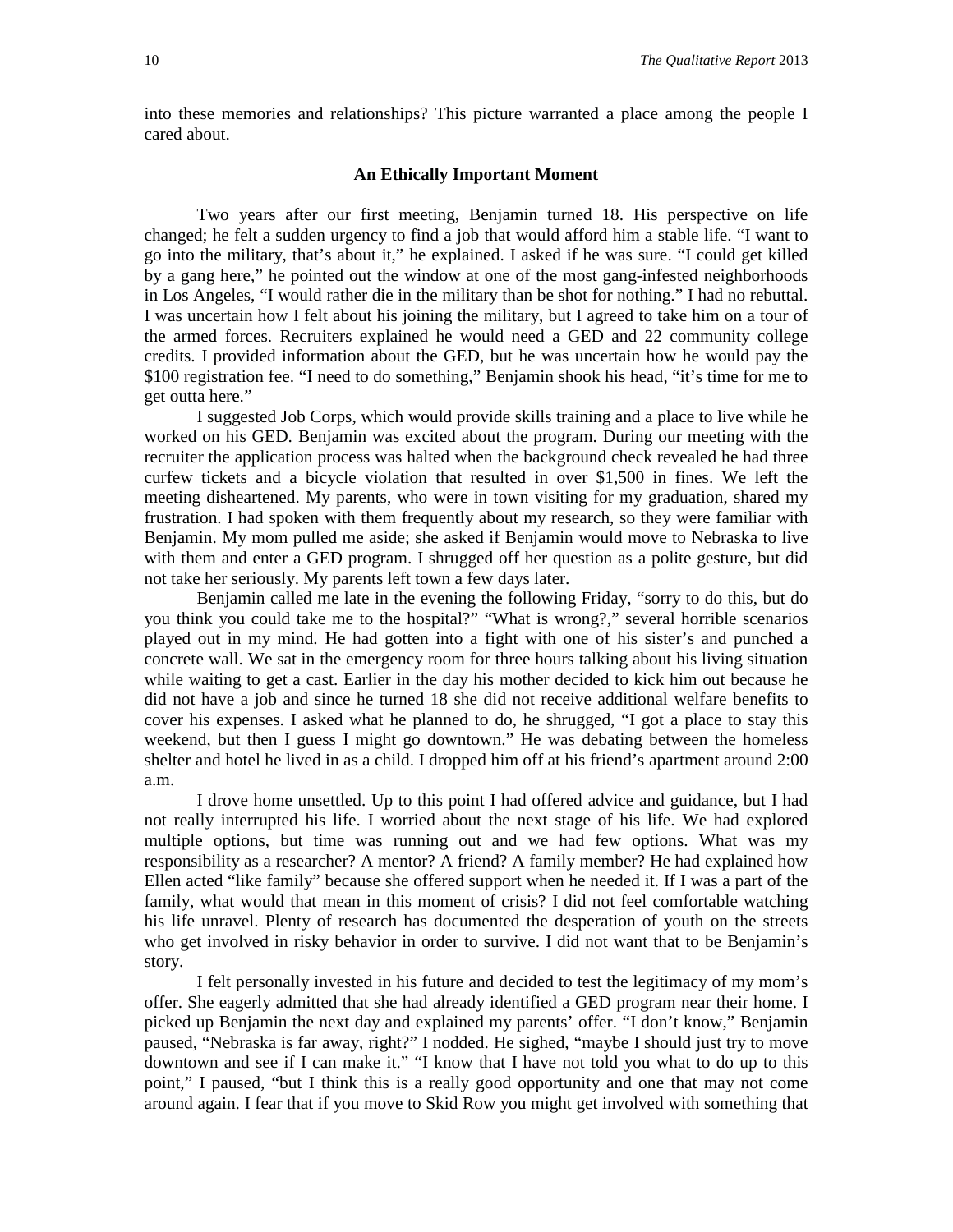could ruin your plans for the future." He nodded. "I really think you should do this," I paused again, "you can always move back when you are done with your GED." I told him to think it over. He called the next day and, although nervous, accepted my parents' offer. I put him on a plane two days later.

# **Life Interrupted: Choosing a Role**

Benjamin's (and my) life changed as a result of constructing his life history. The roles we played in each other's lives shaped what and how data were presented. After careful consideration, I felt our relationship required, or at least encouraged, my intervening. I clearly interrupted his life (and he mine).

The choice I made was based upon the obligation I felt to him. He sought my counsel several times over the two years of data collection on issues ranging from returning to school and finding a job to discipline techniques for his brother and getting medical attention. Each time I accepted that responsibility. I established a history of support. We also spent time watching television, celebrating birthdays and holidays, and talking about mundane life experiences. I felt invested in him as a person. Research, at times, moved to the periphery of our relationship. Benjamin was no longer the "Other" who I studied in order to write articles. Analyzing his life may be useful for policymakers and practitioners seeking to improve educational access, but I felt an obligation to improve *his* access to education. That is what friends, tutors, advocates and families do.

Given his experiences with mentors, teachers and family, I feared walking away may be interpreted as abandonment. Ending our friendship may be difficult for me, but stepping away from those responsibilities may leave a void in his life. I definitely did not want to harm Benjamin. The primary code of ethics in research is to "do no harm" in the process. In order to fulfill this code, careful consideration of the relational dynamics was necessary. Had I remained 'just' a researcher, stepping away in this moment of crisis may have been easier. Accepting the titles meant accepting the embedded obligations. I should also note that I did not "interrupt" until he turned 18. Since he was a legal adult I felt more comfortable suggesting alternative living arrangements. I am not sure what my response would have been if his mother asked him to leave when he was 16 or 9.

The sequence of our relationship is worth considering. The research process meant that he always had to accept the relational obligation first. Only retrospectively did I realize that I had asked him to be my tutor, to advocate for me, to invite me into his social network, to act as a friend, and then family member. I interviewed and observed Benjamin to learn about his experiences and environment. Beginning with the first interview, he tutored me. South Central and Skid Row were unfamiliar to me and not everyone appreciated a researcher nosing around. He advocated for me. I asked him to let me spend time with his friends and family. He welcomed me. In essence, using the titles was his way of asking me to reciprocate. The power differential was clear. I expected him to open his life to me with limited reciprocity. As the participant, he had to sacrifice and endure the potential consequences of intimacy first. Although I present the different aspects of our relationship categorically, soon after we met our relationship ceased to be unidimensional or crisply bound. I can not pinpoint exactly when the transitions happened; however, I share our story to illustrate how moments within our relationship highlighted or magnified that a shift had occurred.

The moment I interrupted was ethically important in my life as well. As the events unfolded I had to evaluate who I was a researcher and person. I strive to be a person of integrity who can be trusted. My commitment to these values was tested. A relatively private person by nature, the moment brought my life into the research process to be exposed,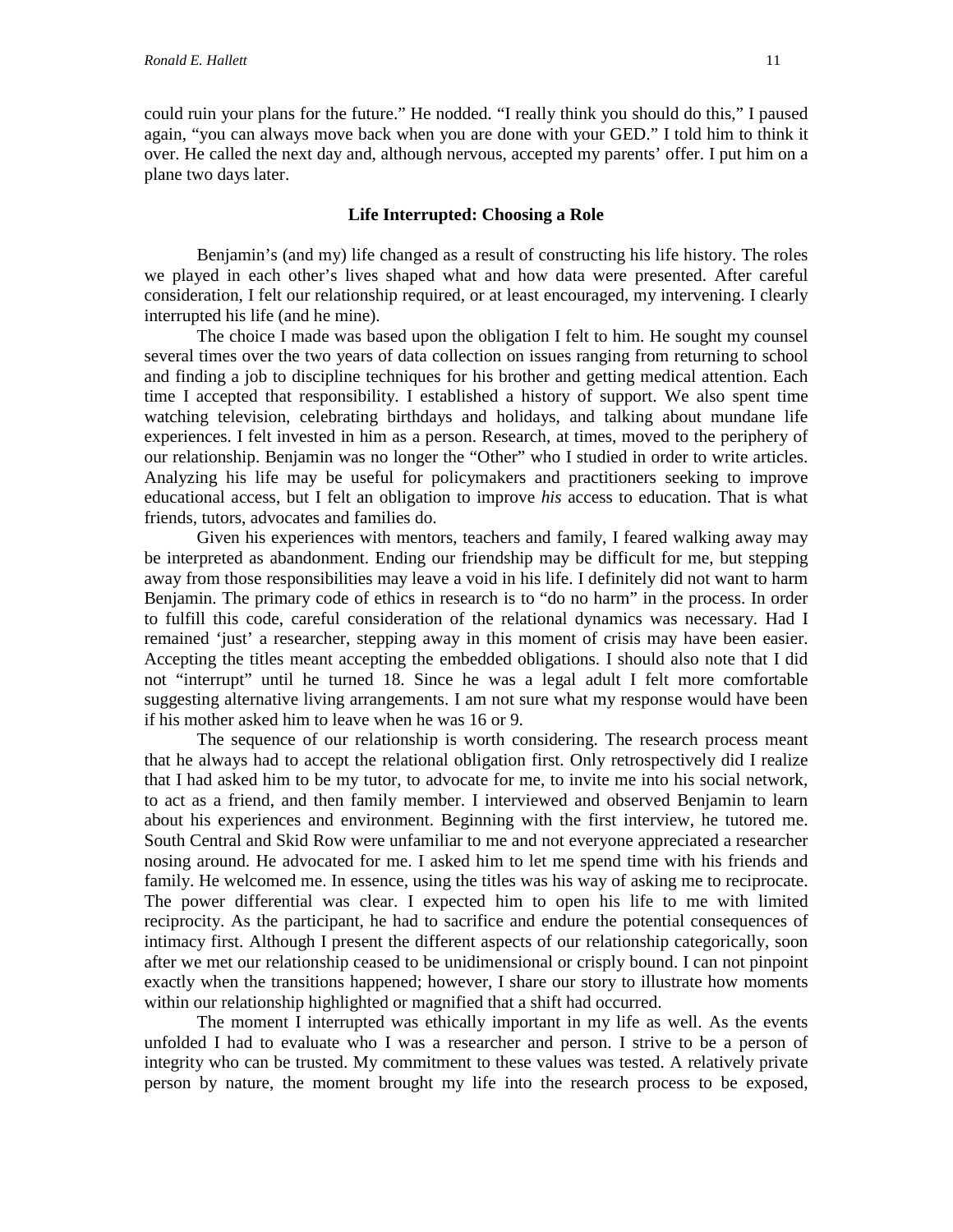analyzed and critiqued. I begrudgingly became a participant. The reflexive process increased my empathy for those who open their lives to me.

My actions expanded our relationship to include my parents, sister, and extended family. I had to consider how owning up to my relationship as "family" with Benjamin actually influenced my family and the obligations I would ask them to accept. Inviting him into my family also diminished my ability to filter what information he had about me. He had access to my parents' and sister's interpretations of me. This created a further bond and, in turn, additional obligations. I began to appreciate how Benjamin must have felt when he invited me into his life and family. My response to this ethically important moment had consequences that extended beyond harm to the participant to include potential harm to my family and friends. These extended bonds further complicated ending the relationship because I had completed a manuscript and want to move on to the next project. The relational titles I acted upon created an important moment in my life history as well as the life histories of many people in my life.

Interrupting a life was not my intent. I definitely would not have imagined asking the IRB at the outset about having Benjamin move into my parents' home. My relational obligations transcended the purpose of IRB; I was not questioned about being a good friend, mentor or family member. I was not asked to consider potential harm to a participant if I did not live up to the obligations inherent within each of these titles. Watching him get a job, complete his GED, purchase a car and begin classes at a community college eased my concerns that I may have overstepped an ethical boundary. However, would I feel the same way if Benjamin was not doing well? What if, like Wolcott, Benjamin later resents my involvement in his life?

# **Relational Reflexivity and Titles**

Benjamin and I demonstrate the interpersonal complexity of employing life history methodology. The extended time and intimate nature of conversations can easily lead to the formation of a relationship beyond researcher and participant (Behar, 2003b; Frank 2000; Munro, 1993; Wolcott, 2002). Subtle shifts may occur over time. Our interactions point to the importance of relational titles (e.g., mentor, friend, family). The titles used to name and frame relational dynamics evolve, at times without intentionality on the part of either the participant or researcher. The researcher cannot avoid having some sort of relationship with the participant. For the purposes of this analysis, I focus on the titles that label and define relational obligations. Given the fluid nature of life history, generalizing would be problematic; however, two points are worth noting for researchers considering methodological approaches that encourage relational involvement.

# **Acting on Titles to Avoid Harm**

The labeling of relationships within life history transcends conversations about access or trustworthiness. These terms need to be critically considered within discussions about harm. Participants may be invested in the researcher (not the research). Benjamin trusted me "like family" and, at some point, he literally entered my family. The unexpected consequence is that the participant may use language that makes the researcher uncomfortable or uncertain (e.g., friend or family). This is more than semantics. Titles matter. Obligations embedded within these terms force the researcher respond to underlying expectations. I had to assess my obligation to Benjamin beyond allowing him to analyze data or challenge findings. Accepting titles associated with increased levels of intimacy complicates relational obligations. The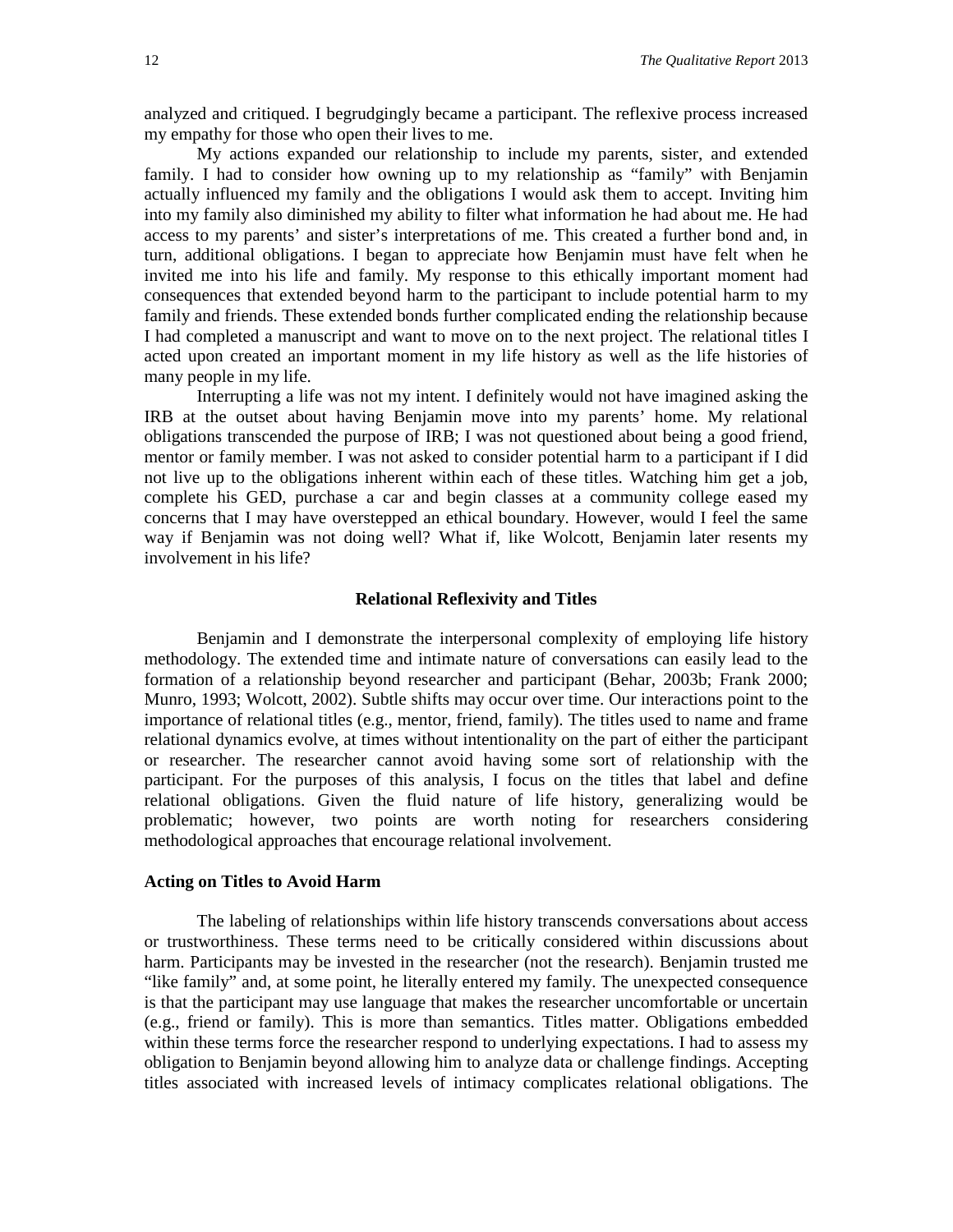Relationships evolve when conducting a long-term study. Considering boundaries prior to entering the research process is important, but boundaries erode. Increased engagement in the life of a person may lead to relational assumptions. New titles emerge. Each shift in the terminology used to define the interactions between participant and researcher has assumed obligations. If a researcher accepts titles suggesting a more intimate relationship, then an ethical responsibility exists to act accordingly. I am not suggesting researchers are bound by titles participants assign. If the participant assumes or proposes a relationship that the researcher is uncomfortable with or does not feel he or she can fulfill, a discussion needs to occur. The researcher should clearly articulate what titles accurately define the relationship. Then the participant determines how this influences his or her continued involvement in the research process. Neither the researcher nor the participant should feel powerless in the naming process. And neither person should unilaterally name or define the relationship. Co-construction must occur. I encourage researchers to negotiate titles through dialogue and compromise.

Relational reflexivity involves careful consideration of imbedded obligations within the specific relationship forged during research. Titles warrant an explicit conversation. These are not meaningless or arbitrary terms exchanged. Relational titles signal potential obligations. Trading 'researcher' and 'participant' for other titles requires evaluating the new definitional parameters of the relationship and potential relational obligations. This holds especially true when working with vulnerable populations who may have the greatest potential to be harmed by relational inaction.

# **Obligations Embedded in Ethically Important Moments**

The extended timeframe of data collection often necessary to construct a life history increases the likelihood of ethically important moments occurring that force the researcher to reflexively consider how to respond. These moments may involve an unintentional discomfort created by differing cultural perspectives between the researcher and participant (Gildersleeve, 2010). Or, as with Benjamin, an event may emerge in the participant's life that encourages the researcher to reflexively consider his or her role in responding. These moments truly expose relational dynamics. Gildersleeve (2010) argues the research relationship provides a cushion that limits the potential harm when an ethically important moment occurs between the researcher and participant. However, my interactions with Benjamin demonstrate that the research relationship may be drawn into question during ethically important moments in the life of a participant.

Given that relationships develop over extended periods, the researcher needs to prepare for obligations to shift when/if an ethically important moment occurs and the participant enters a situation inviting the researcher to act on the titles framing their relationship. Figuring out the relationship during these potentially high stakes, emotionally charged moments is too late. The participant may be in a position of vulnerability and neglecting a presumed relational commitment has the potential of harm. Determining a participant is just a 'participant' after accepting more intimate titles in order to gain access could undermine the participant's understanding of relational dynamics in general and may leave the participant feeling exposed, vulnerable and betrayed. Not to mention, real consequences for the participant may be endured if he or she expects—based upon previous understandings of the relationship—that the researcher will intervene when a crises occurs. Clearly, rejecting previously accepted titles during ethically important moments negatively impacts the participant. Based on the relational dynamics co-constructed between the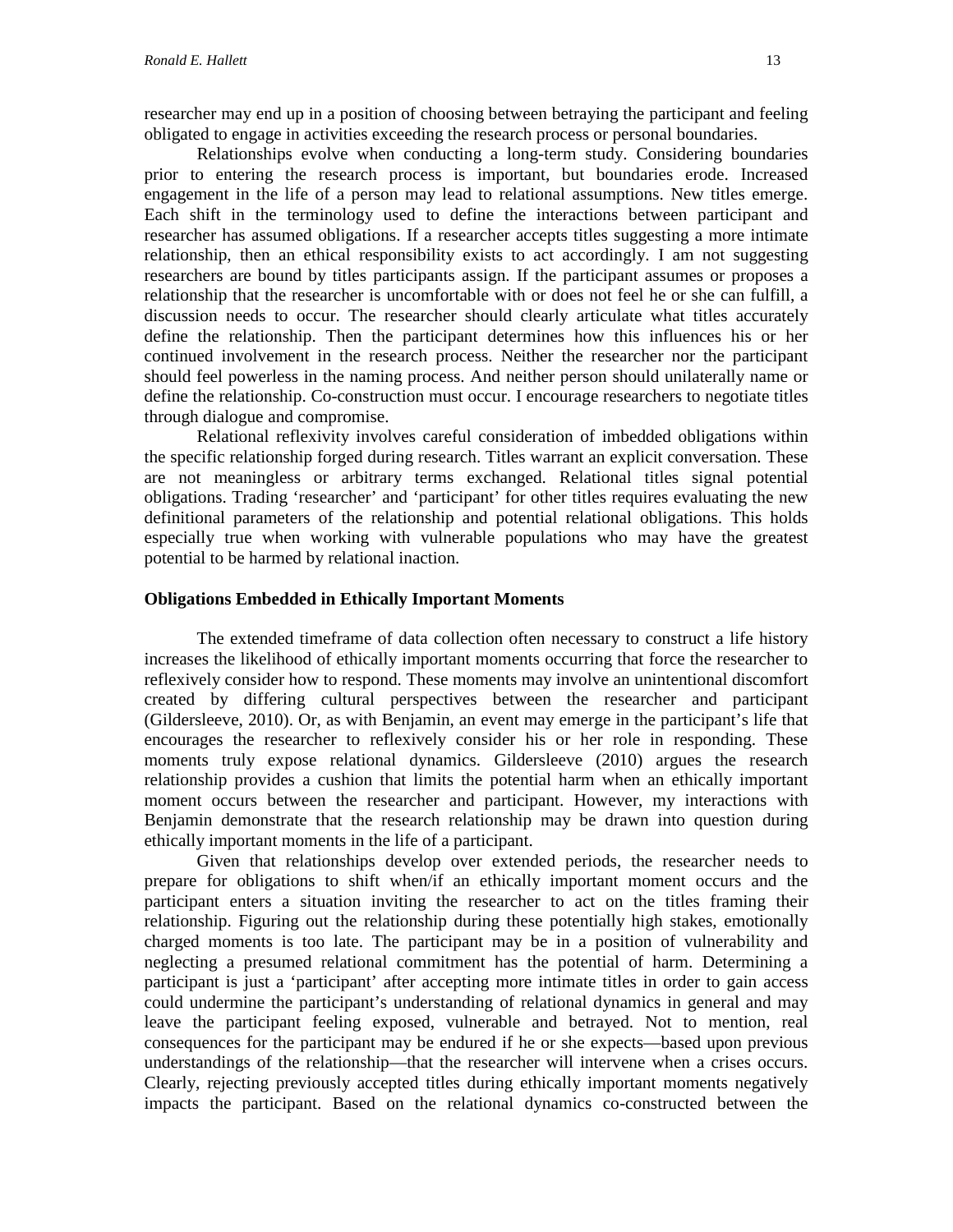researcher and participant, not acting upon the obligations associated with the relational titles violates the 'do no harm' mantra.

Intimacy increases both ethical obligations and the potential for harm. Relational titles, dynamics and obligations should be negotiated throughout the research and relational processes. Not challenging a participant's assignment of a title is the same as accepting the obligations associated with the assumed increased intimacy. Given the current approach of Institutional Review Boards (IRB) underestimating the potential harm associated with life history, the ethical responsibility for monitoring relational developments falls on the researcher (Muchmore, 2002). The relationship should frame how researchers respond during ethically important moments that occur during the research process. Relational reflexivity should occur throughout the process of establishing and nurturing a relationship. After spending over five years with Benjamin, I can not untangle my involvement in his life. I exited the research, but not the relationship. Benjamin ceased being one of my participants. I no longer collect "data" and have decided not to write further about his life (unless he initiates). Although the research side of our relationship continues to fade, the other expectations remain as our story continues.

#### **References**

Behar, R. (2003a). Ethnography and the book that was lost. *Ethnography, 5*, 15-39.

- Behar, R. (2003b). *Translated woman: Crossing the border with Esperanza's story*. Boston, MA: Beacon Press.
- Cassell, J. (1982). Harms, benefits, wrongs and rights in fieldwork. In J. E. Sieber (Ed.), *The ethics of social research: Fieldwork, regulation and publication* (pp. 7-31). New York, NY: Springer-Verlag.
- Cole, A., & Knowles, J. (2001). *Lives in context: The art of life history research*. Walnut Creek, CA: Altamira.
- Crapanzano, V. (1972) *The fifth world of Forster Bennett: Portrait of a Navajo*. Lincoln, NE: University of Nebraska Press.
- Frank, G. (2000). *Venus on wheels: Two decades of dialogue on disability, biography, and being female in America*. Berkeley, CA: University of California Press.
- Gildersleeve, R. E. (2010) Dangerously important moment(s) in reflexive research practices with immigrant youth. *International Journal of Qualitative Studies in Education, 23*(4), 407-421.
- Guillemin, M., & Gillam, L. (2004). Ethics, reflexivity, and "ethically important moments" in research. *Qualitative Inquiry, 10*(2), 261-280.
- Hallett, R. E. (2012). *Educational experiences of hidden homeless teenagers: Living doubledup.* New York, NY: Routledge.
- Haverkamp, B. E. (2005). Ethical perspectives on qualitative research in applied psychology. *Journal of Counseling Psychology, 53*(2), 146-155.
- Iversen, R. R. (2009). 'Getting out' in ethnography: A seldom told story. *Qualitative Social Work*, *8*, 9-26.
- Iversen, R. R., & Armstrong, A. L. (2006). *Jobs aren't enough: Toward a new economic mobility for low-income families.* Philadelphia, PA: Temple University Press.
- Lofland, J., & Lofland, L. H. (1995). *Analyzing social settings: A guide to qualitative observation and analysis* (3rd ed). Belmont, CA: Wadsworth.
- MacKenzie, C., McDowell, C., & Pittaway, E. (2007). Beyond 'do no harm': The challenge of constructing ethical relationships in refugee research. *Journal of Refuge Studies, 20*(2), 299-319.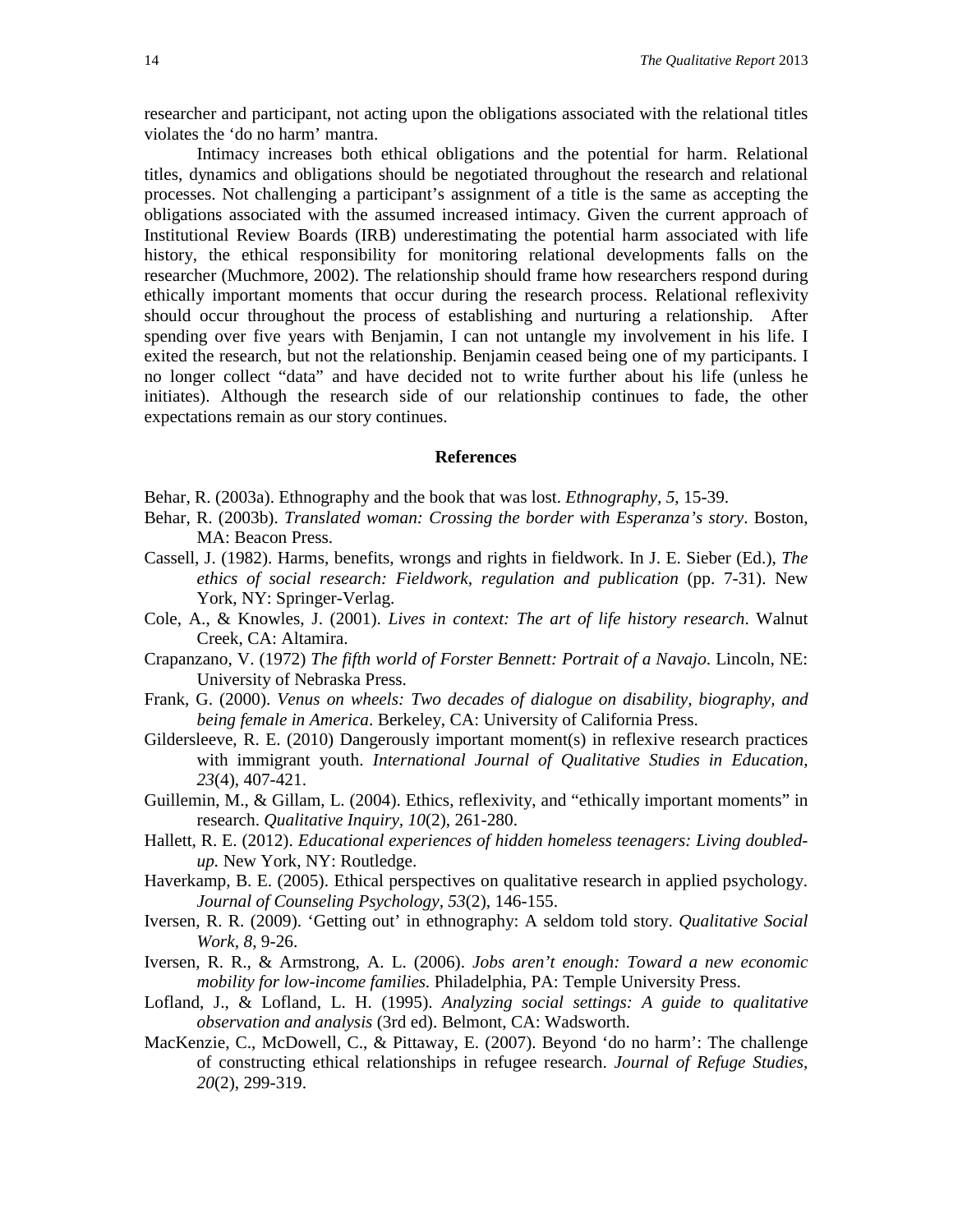- McCall, M. (1985). Life history and social change. *Studies in Symbolic Interaction*, 6, 169- 182.
- Muchmore, J. A. (2002). Methods and ethics in a life history study of teacher thinking. *The Qualitative Report, 7*(4), 1-17.
- Munro, P. (1993). Continuing dilemmas of life history research: A reflexive account of feminist qualitative inquiry. In D. Flinders & G. E. Mills (Eds.), *Theory and concepts in qualitative research: Perspectives from the field*. (pp. 163-177). New York, NY: Teachers College Press.
- Papantoniou-Frangouli, M. (2009). *Life history* or how ethics can turn into a research methodology: A review of Ardra L. Cole and J. Gary Knowles' *Lives in Context*. *The Qualitative Report, 2*(31), 182-187. Retireved from http://www.nova.edu/ssss/QR/WQR/cole.pdf
- Perry, K. H. (2011). Ethics, vulnerability, and speakers of other languages: How university IRBs (do not) speak to research involving refugee participants. *Qualitative Inquiry, 17*(1), 899-912.
- Rallis, S. F., & Rossman, G. B. (2010). Caring reflexivity. *International Journal of Qualitative Studies in Education, 23*(4), 495-499.
- Renganathan, S. (2009). Exploring the researcher-participant relationship in a multiethnic, multicultural and multilingual context through reflexivity. *Qualitative Research Journal, 9*(2), 3-17.
- Swartz, S. (2011). 'Going deep' and 'giving back': strategies for exceed ethical expectations when researching amongst vulnerable youth. *Qualitative Research Journal, 11*(1), 47- 68.
- Tierney, W. G. (1994). On method and hope. In A. Gitlin (Ed.), *Power and method* (pp. 97- 115). New York, NY: Routledge.
- Tierney, W. G. (1998). Life history's history: Subjects foretold. *Qualitative Inquiry, 4,* 49-70.
- Tierney, W. G., & Hallett, R. E. (2010). Writing on the margins from the center: Homeless youth and cultural politics. *Cultural Studies*  $\leftrightarrow$  *Critical Methodologies, 10*(1), 19-27*.*
- Warin, J. (2011). Ethical mindfulness and reflexivity: Managing a research relationship with children and young people in a 14-year qualitative longitudinal research (QLR) study. *Qualitative Inquiry, 17*(9), 805-814.
- Wolcott, H. (1983). Adequate schools and inadequate education: The life history of a sneaky kid. *Anthropology & Education Quarterly, 14*, 3-32.
- Wolcott, H. (2002). *Sneaky kid and its aftermath: Ethics and intimacy in fieldwork.* Walnut Creek, CA: Alta Mira.
- Wolcott, H. (2010). Overdetermined behavior, unforeseen consequences. *Qualitative Inquiry, 16,* 10-20.

#### **Author Note**

Ronald E. Hallett is an Assistant Professor in the Benerd School of Education at the University of the Pacific and a Research Associate in the Center for Higher Education Policy Analysis at the University of Southern California. His methodological interests involve ethical and relational dimensions of qualitative research related to working with underserved student groups. He may be contacted at Benerd School of Education, University of the Pacific, 3601 Pacific Avenue, Stockton CA 95211; 209-946-2265 (office); 209-946-3110 (fax); rhallett@pacific.edu.

Although as the author I take full responsibility for this manuscript, I want to thank Lynn Beck, Susan Finley, Adrianna Kezar, Laura Perna, Margaret Sallee, and Linda Skrla for